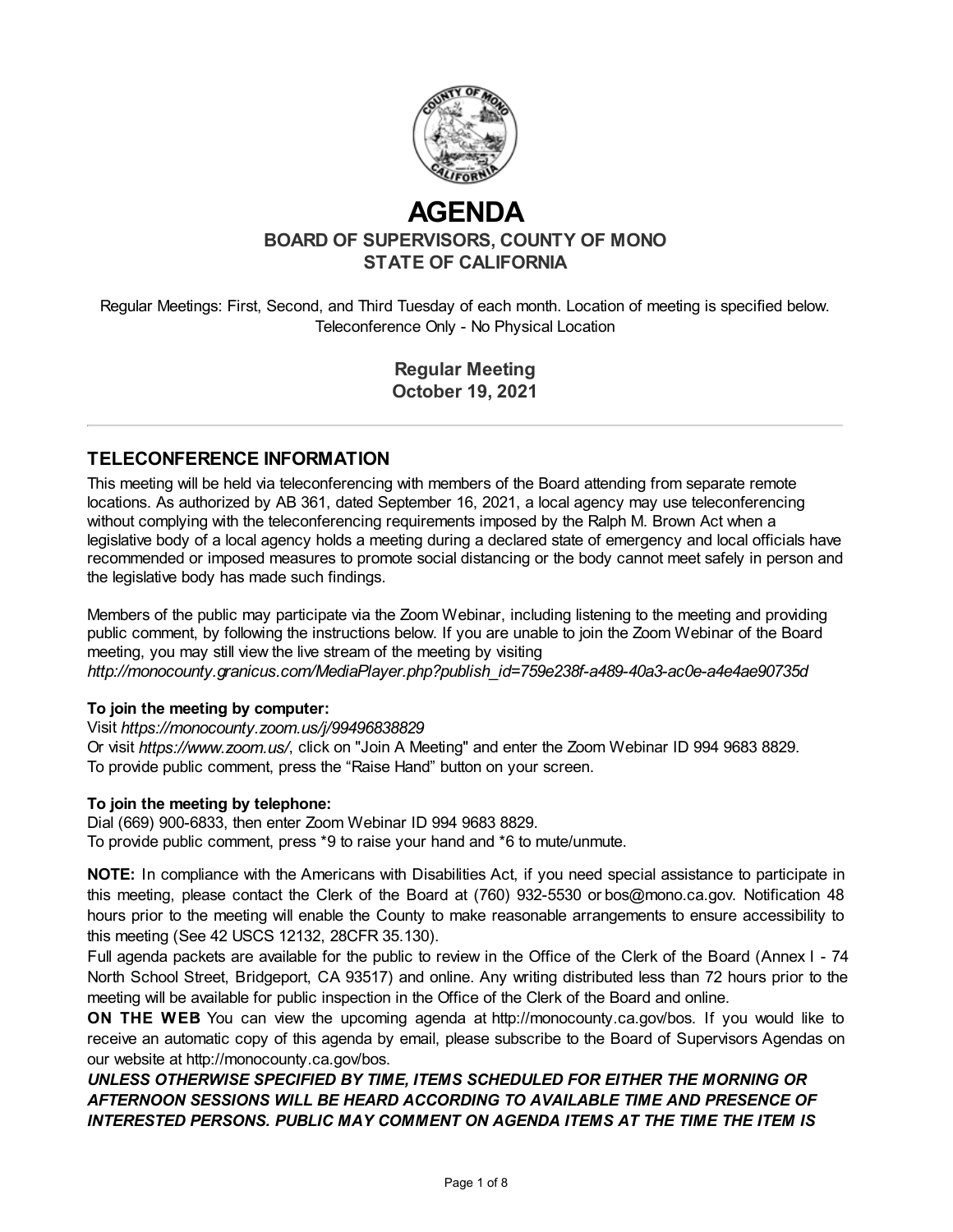#### *HEARD.*

### 9:00 AM Call meeting to Order

Pledge of Allegiance

### **1. OPPORTUNITY FOR THE PUBLIC TO ADDRESS THE BOARD**

Opportunity for the public to address the Board on items of public interest that are within the subject matter jurisdiction of the Board. (Speakers may be limited in speaking time dependent upon the press of business and number of persons wishing to address the Board.) Please refer to the Teleconference Information section to determine how to make public comment for this meeting via Zoom.

#### **2. RECOGNITIONS - NONE**

#### **3. COUNTY ADMINISTRATIVE OFFICE**

CAO Report regarding Board Assignments Receive brief oral report by County Administrative Officer (CAO) regarding work activities.

#### **4. DEPARTMENT/COMMISSION REPORTS**

Receive brief oral report on emerging issues and/or activities.

#### **5. CONSENT AGENDA**

(All matters on the consent agenda are to be approved on one motion unless a board member requests separate action on a specific item.)

#### **A. Board Minutes - September 7, 2021**

Departments: Clerk of the Board

Approval of the Board Minutes from the Regular Meeting on September 7, 2021.

**Recommended Action:** Approve the Board Minutes from the Regular Meeting on September 7, 2021.

#### **Fiscal Impact:** None.

## **B. Urgency Ordinance Rescinding Ordinance ORD21-08** Departments: CAO

On August 17, 2021, the Board adopted an urgency ordinance (ORD21-08) prohibiting open fires on private property within the unincorporated areas of the County and in County-operated campgrounds, in order to minimize conditions that could contribute to an increase in wildfire activity during a period of extreme heat and drought.

On October 12, 2021, the Board reviewed the prohibition, including hearing from the Mono County Sheriff/Emergency Operations Manager and Public Works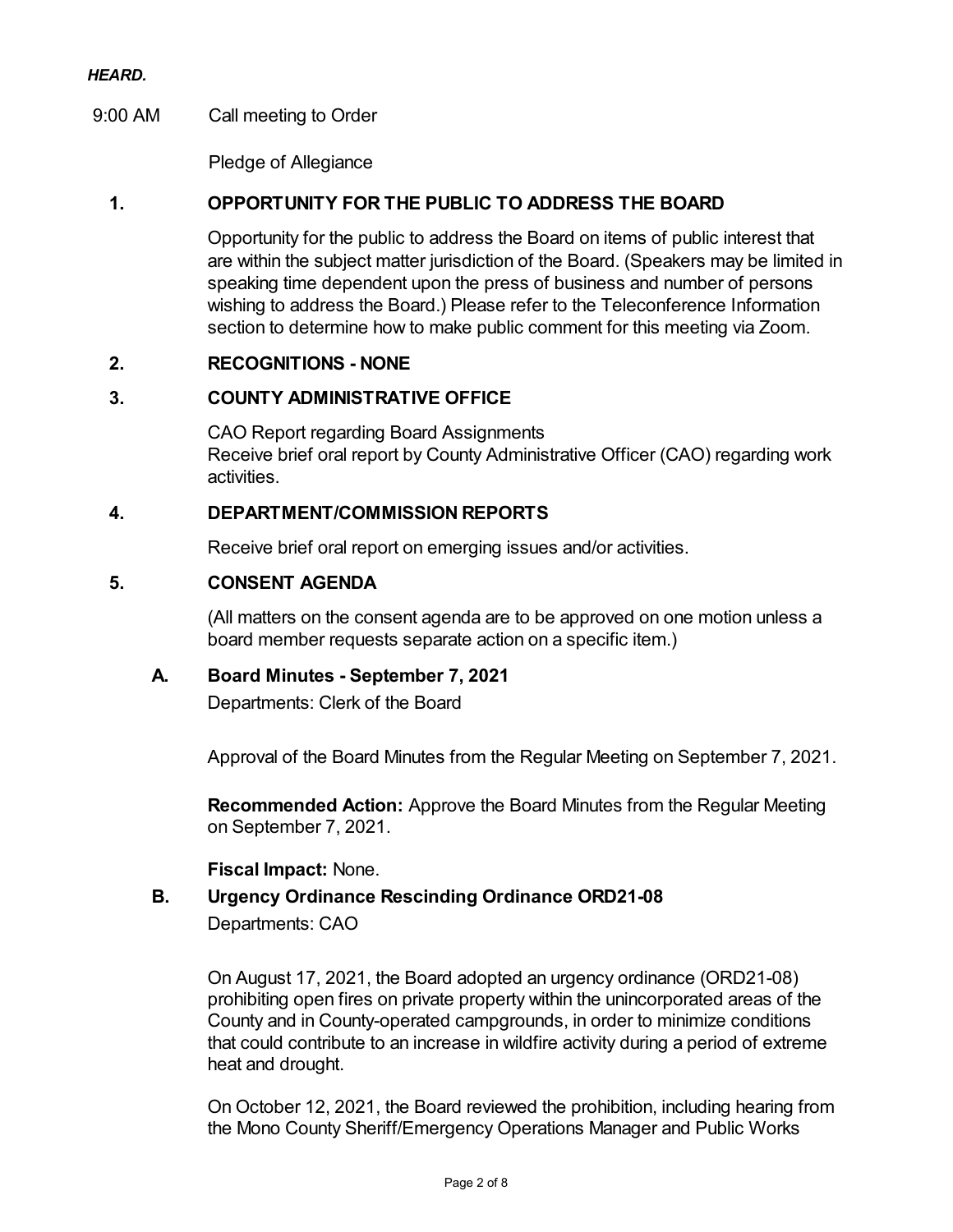Director that weather conditions had shifted, therefore making the prohibition unnecessary. On October 9, 2021, the Inyo National Forest announced its rescission of Stage II fire restrictions based on the same information. The Board directed staff to return with an ordinance to rescind ORD21-08. The proposed ordinance would rescind ORD21-08, thereby repealing the prohibition on open fires on private property and in County-operated campgrounds.

**Recommended Action:** Adopt proposed urgency ordinance. Provide any other desired direction to staff.

**Fiscal Impact:** None.

## **6. CORRESPONDENCE RECEIVED - NONE**

Direction may be given to staff regarding, and/or the Board may discuss, any item of correspondence listed on the agenda.

## **7. REGULAR AGENDA - MORNING**

## **A. Revenue Workshop**

Departments: Finance 1 hour 45 minutes

(Russ Branson, Consultant; Janet Dutcher, Finance Director; Megan Mahaffey, Accountant III) - Revenue workshop exploring opportunities for expanding existing revenues or generating new revenues, and factors for the Board to consider in formulating a revenue enhancing strategy.

**Recommended Action:** Provide direction to staff on next steps requested by the Board of Supervisors.

**Fiscal Impact:** None at this time.

## **B. COVID-19 (Coronavirus) Update**

Departments: CAO, Public Health 30 minutes

(Robert C. Lawton, CAO, Bryan Wheeler, Public Health Director) - Update on Countywide response and planning related to the COVID-19 pandemic.

**Recommended Action:** None, informational only.

## **Fiscal Impact:** None.

**C. Mountain View Fire Update and Review of Emergency Declarations** Departments: Mountain View Fire Emergency Operations Center 10 minutes

(Justin Nalder, EOC Director) - (Continued from October 12) Review of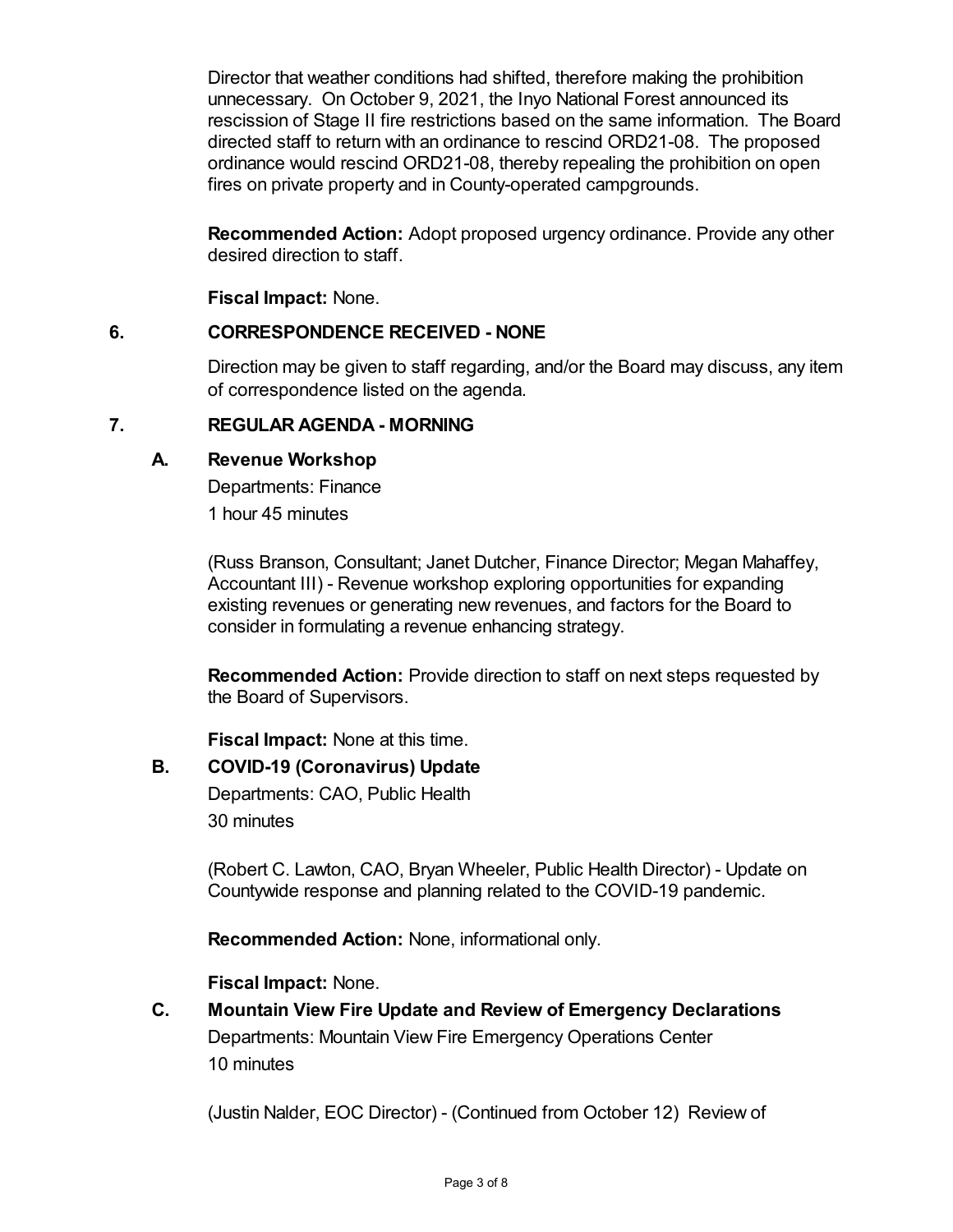continuing need for Board of Supervisor's November 17, 2020, Declaration of Local Emergency of and Mono County Health Officer's November 19, 2020, Declaration of Local Health Emergency for the Mountain View Fire.

**Recommended Action:** Hear report from Incident Command and involved staff regarding status of Mountain View Fire response and recovery efforts.

Determine whether there is a need to continue the local state of emergency declared on November 17, 2020 and/or the local health emergency declared on November 19, 2020 (ratified by the Board on November 24, 2020).

**Fiscal Impact:** Continuation of the declared emergencies supports the County's eligibility for state disaster assistance while debris efforts are still underway. Debris removal costs are eligible for reimbursement only when there is an immediate threat to public health and safety.

#### **D. Comments on Groundwater Sustainability Plan (GSP) for the Owens Valley Groundwater Basin**

Departments: Board of Supervisors

15 minutes

(Supervisor Duggan; Stacey Simon, County Counsel) - The Owens Valley Groundwater Management Agency (OVGA) has released a draft groundwater sustainability plan (GSP) for the Owens Valley Groundwater Basin - which includes the Tri-Valley, Fish Slough, and the Wheeler Crest portions of Mono County. A special meeting will be held on December 9, 2021 and written comments will be accepted through November 8, 2021. Additionally, cities and counties may request consultation with OVGA regarding the draft plan in their discretion.

**Recommended Action:** Consider and potentially approve draft Mono County comments on the GSP and provide any desired direction to staff.

**Fiscal Impact:** None.

#### **E. Request for Proposals for Public Defender Services**

Departments: CAO 10 minutes

(Robert C. Lawton, CAO) - One of the County's three contracts for Public Defender (indigent defense) services expires at the end of this month. While current caseload does not require the immediate execution of a new contract, it is recommended that the County commence the process toward entry into a new contract by issuing the attached request for proposals (RFP).

**Recommended Action:** Direct the County Administrative Officer to finalize response dates and other details in the attached Request for Proposals (RFP) for indigent defense counsel services and to advertise and issue the RFP.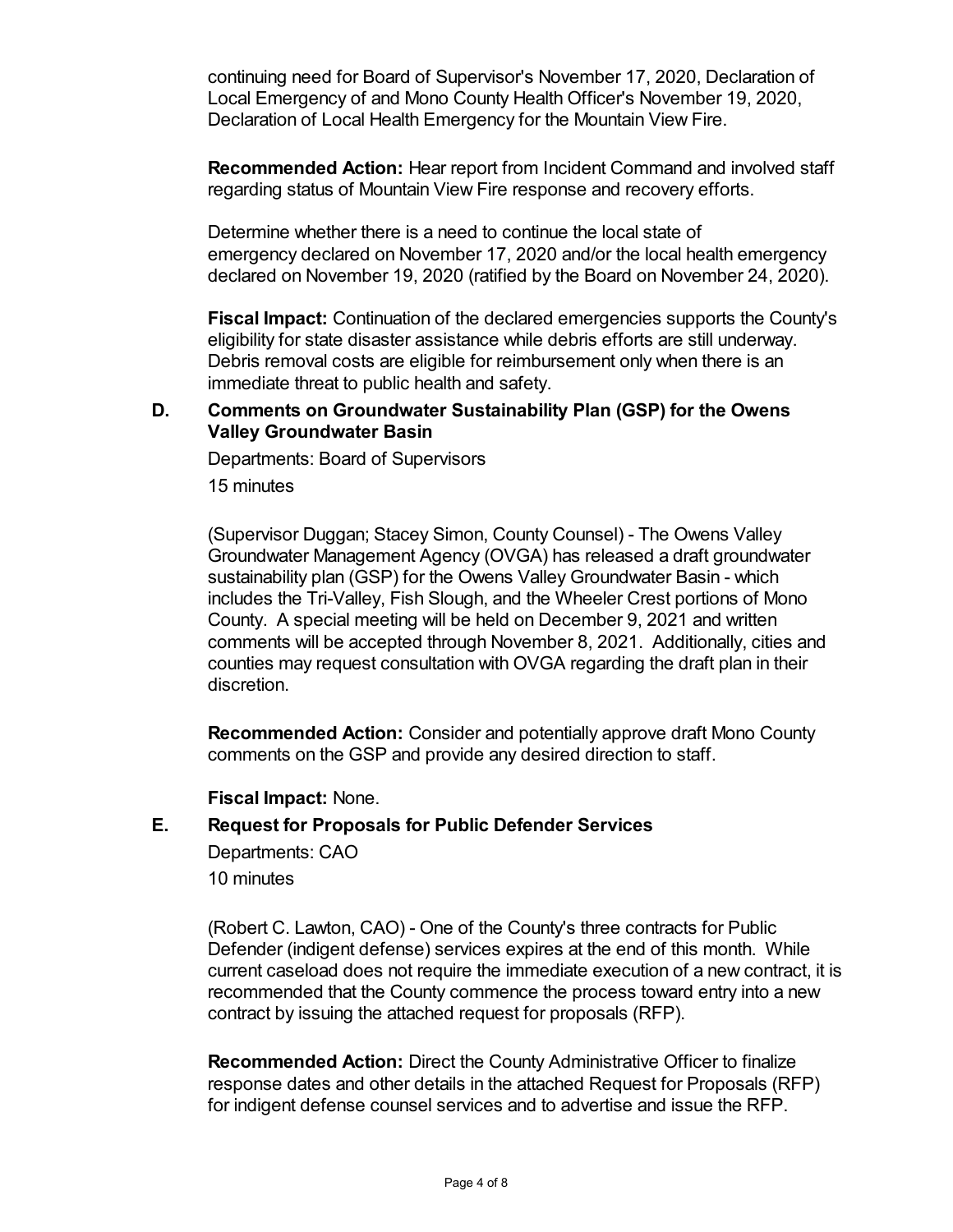**Fiscal Impact:** None at this time. The County's existing contracts for indigent defense provide for monthly payment of \$14,565 for 2021.

## **8. OPPORTUNITY FOR THE PUBLIC TO ADDRESS THE BOARD**

Opportunity for the public to address the Board on items of public interest that are within the subject matter jurisdiction of the Board. (Speakers may be limited in speaking time dependent upon the press of business and number of persons wishing to address the Board.) Please refer to the Teleconference Information section to determine how to make public comment for this meeting via Zoom.

## **9. CLOSED SESSION**

## **A. Closed Session - Labor Negotiations**

CONFERENCE WITH LABOR NEGOTIATORS. Government Code Section 54957.6. Agency designated representative(s): Bob Lawton, Stacey Simon, Janet Dutcher, Anne Frievalt, and Ryan Roe. Employee Organization(s): Mono County Sheriff's Officers Association (aka Deputy Sheriff's Association), Local 39 - majority representative of Mono County Public Employees (MCPE) and Deputy Probation Officers Unit (DPOU), Mono County Paramedic Rescue Association (PARA), Mono County Public Safety Officers Association (PSO). Unrepresented employees: All.

## **B. Closed Session - Exposure to Litigation**

CONFERENCE WITH LEGAL COUNSEL – ANTICIPATED LITIGATION. Significant exposure to litigation pursuant to paragraph (2) of subdivision (d) of Government Code section 54956.9. Number of potential cases: two.

## **C. Closed Session - Existing Litigation**

CONFERENCE WITH LEGAL COUNSEL – EXISTING LITIGATION. Paragraph (1) of subdivision (d) of Government Code section 54956.9. Name of case: *County of Mono v. Rock 'N Dirt.* (Mono County Superior Court Case No. CV 200073).

## **D. Closed Session - Existing Litigation**

CONFERENCE WITH LEGAL COUNSEL – EXISTING LITIGATION. Paragraph (1) of subdivision (d) of Government Code section 54956.9. Name of case: *County of Mono v. K.R. Property Management, et al*. (Mono County Superior Court Case No.: CV200081).

## **E. Closed Session - Existing Litigation**

CONFERENCE WITH LEGAL COUNSEL – EXISTING LITIGATION. Paragraph (1) of subdivision (d) of Government Code section 54956.9. Name of case: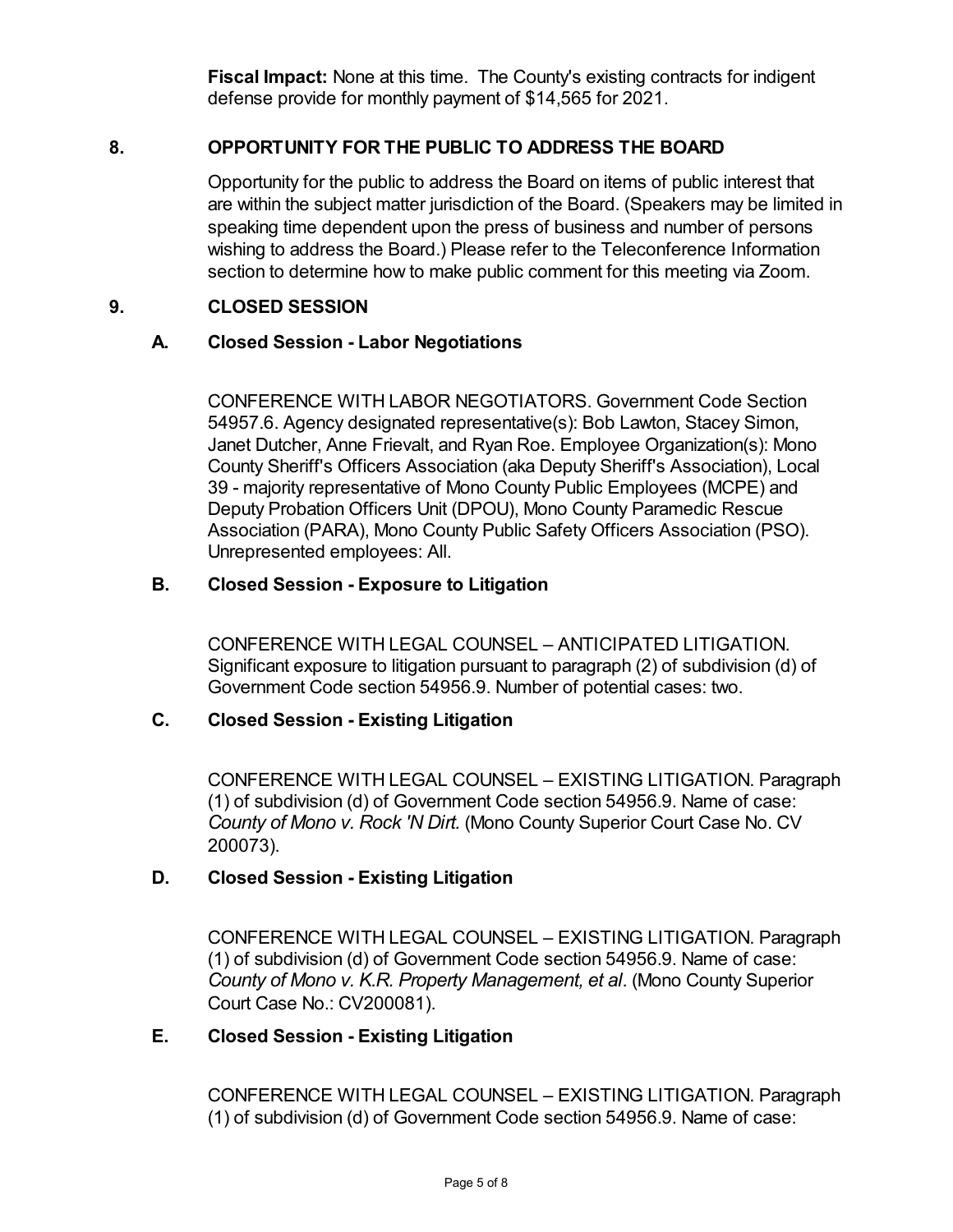*United States of America v. Walker River Irrigation District, et. al.* (3:73-cv-00128-MMD-WGC).

## **F. Closed Session - Public Employee Evaluation**

PUBLIC EMPLOYEE PERFORMANCE EVALUATION. Government Code section 54957. Title: County Administrative Officer.

## **THE AFTERNOON SESSION WILL RECONVENE NO EARLIER THAN 1:00 P.M.**

## **10. OPPORTUNITY FOR THE PUBLIC TO ADDRESS THE BOARD**

Opportunity for the public to address the Board on items of public interest that are within the subject matter jurisdiction of the Board. (Speakers may be limited in speaking time dependent upon the press of business and number of persons wishing to address the Board.) Please refer to the Teleconference Information section to determine how to make public comment for this meeting via Zoom.

## **11. REGULAR AGENDA - AFTERNOON**

## **A. PUBLIC HEARING: Redistricting First Review of Alternative Maps**

Public Hearing: 1:00 PM

(Robert C. Lawton, CAO) - The primary goal of this Public Hearing will be to review proposals submitted to date and look for 'themes' which logically group proposals into categories making it easier to interpret alternatives for the new districts.

**Recommended Action:** Conduct Public Hearing. Provide any desired direction to staff.

**Fiscal Impact:** None.

## **B. Bridgeport Jail Project - Project Update**

Departments: Sheriff, Public Works 20 minutes

(Ingrid Braun, Sheriff; Tony Dublino, Director of Public Works; Janet Dutcher, Finance Director) - Update on the Bridgeport Jail project.

**Recommended Action:** Receive an update on the Jail Project and provide any direction to staff. Consider the need to adopt a proposed Financial Resolution at a later Board meeting committing County sourced funds as local match to complete the financing on this project.

**Fiscal Impact:** Any proposed Financial Resolution, when and if required, would establish the Board's commitment to funding the jail project through completion.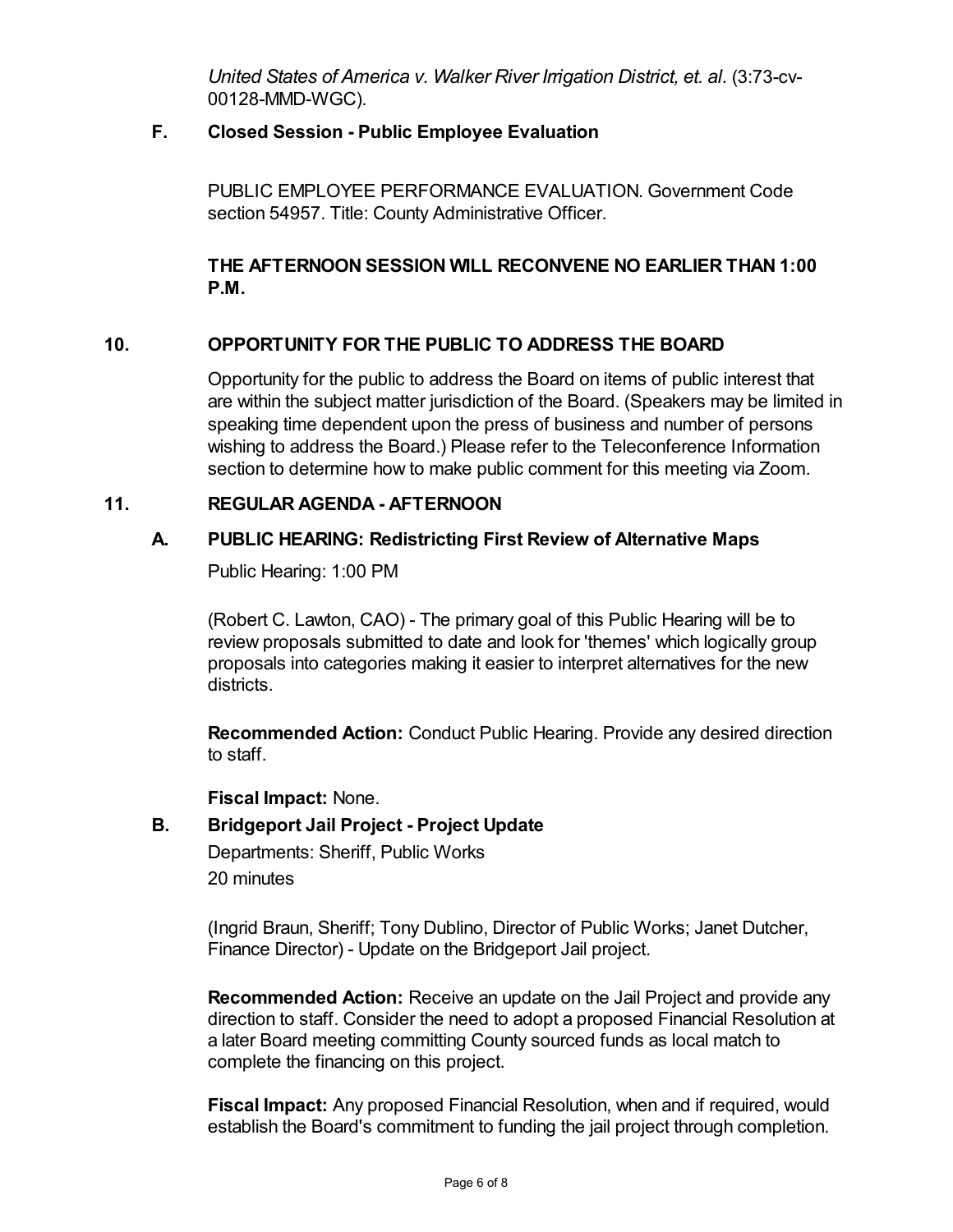Based on current estimates, this commitment is an additional \$5.8 million beyond the \$1.6 million of cash that has already been set aside and the \$440,000 of inkind contributions, for a total of \$7.84 million County contribution to the project.

## **C. Prop 68 Grant - Countywide Recreation Improvements**

Departments: Public Works

15 minutes

(Tony Dublino, Director of Public Works) - Request for Board support to apply for Prop 68 - Per Capita Grants for recreation projects at Walker Community Center/Park, Bridgeport Park, Mono Lake Park and Lee Vining Community Center.

## **Recommended Action:**

1) Authorize submission of applications to the Proposition 68 – Per Capita Program for the following projects: Bridgeport Tennis Court Repurposing and Accessibility Improvements; Walker Tennis Court Repurposing; Mono Lake Park Accessibility Enhancements; Lee Vining Community Center Pump Track 2) Find that the projects are exempt, individually and collectively, from the California Environmental Quality Act (CEQA) under CEQA Guidelines section 15301 – Existing Facilities and direct staff to file a Notice of Exemption.

**Fiscal Impact:** The financial match is 20% of individual project cost, which can include in-kind labor contributions. The Proposition 68 – Per Capita Program will provide the County up to \$400,000, so the maximum match would be \$100,000 if all \$500,000 worth of projects are completed and \$400,000 were received from the state.

**D. Employment Agreement - Deputy Director of Public Health (Limited Term)** Departments: HR and Public Health

5 minutes

(Bryan Wheeler, Public Health Director) - Proposed resolution approving a contract with Jennifer Burrows as Limited Term Deputy Director of Public Health (through July 31, 2023), and prescribing the compensation, appointment and conditions of said employment.

**Recommended Action:** Announce Fiscal Impact. Approve Resolution R21-\_\_\_, approving a contract with Jennifer Burrows as Deputy Director of Public Health, and prescribing the compensation, appointment and conditions of said employment. Authorize the Board Chair to execute said contract on behalf of the County.

**Fiscal Impact:** The cost for an entire fiscal year is \$110,572 of which \$94,809 is salary and \$15,763 is the cost of benefits, and was included in the approved budget.

## **12. BOARD MEMBER REPORTS**

The Board may, if time permits, take Board Reports at any time during the